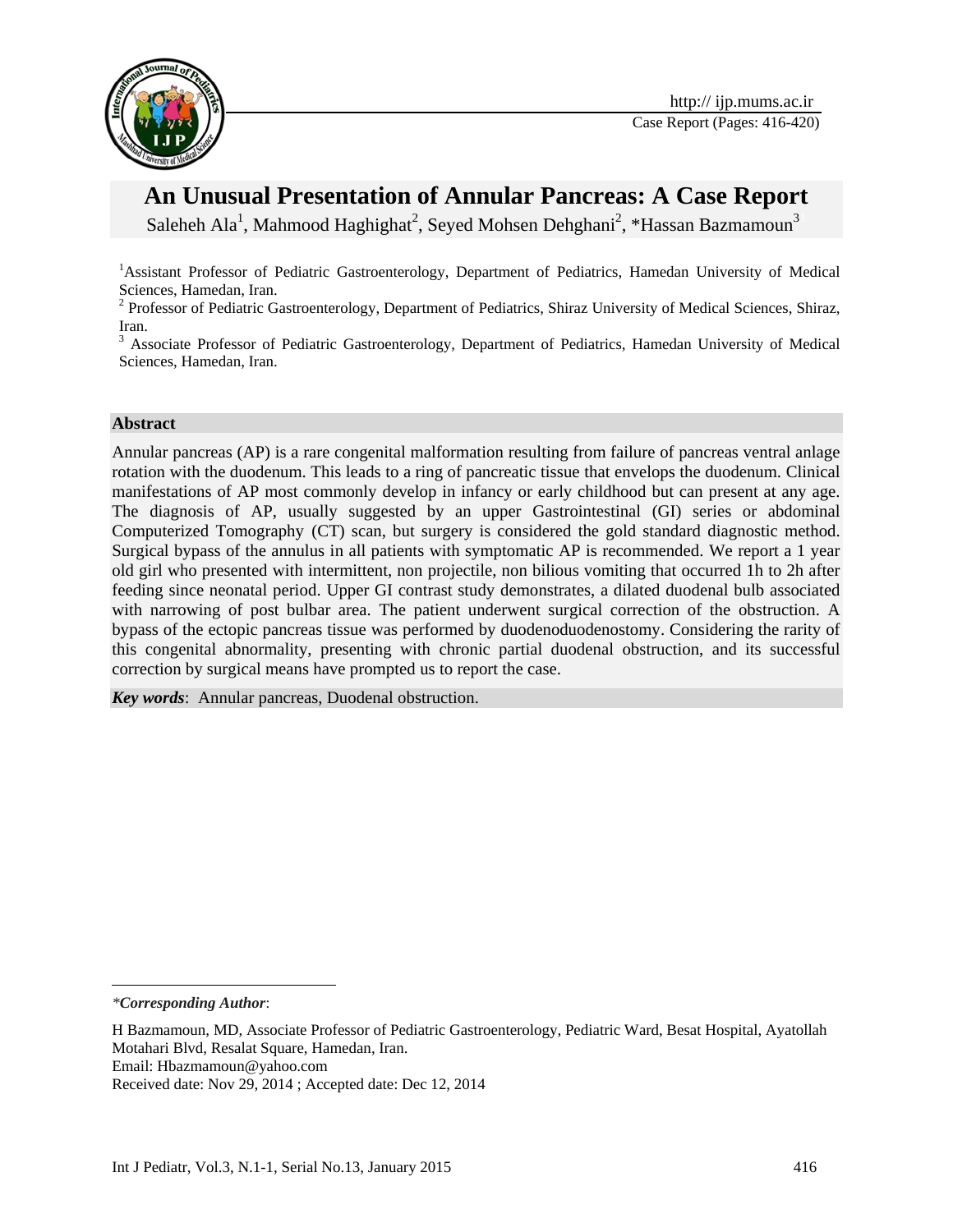## **Introduction**

Annular pancreas is a rare congenital abnormality which is characterized by a thin, flat band of pancreatic tissue surrounding the second part of duodenum, and may leads to partial or complete duodenal obstruction (1, 2). The age at presentation is related to degree of duodenal obstruction and associated malformations (for example, duodenal atresia) (3, 4).

## **Case report**

The patient was a  $1$ - year – old girl who presented to our department with intermittent, non – bilious vomiting occurring after the ingestion of breast milk and liquid diet.

He was born at 39 week's gestational age with a birth weight of 3.5 kg. The pregnancy was uncomplicated. Vomiting began from ten days of age. By the time of admission, at 12 months of age, the patient had intermittent non projectile, non bilious vomiting that occurred 1h to 2h after feeding. She appeared hungry immediately after vomiting. The patient had been offered several different formulas and anti reflux treatments, but these did not result in symptomatic improvement. Physical examination on admission revealed slight upper abdominal distention. The infant admission weight was 8.5 kg, and otherwise was healthy. Laboratory studies were within normal limits.

Upper Gastrointestinal study (UGI) demonstrated mild distention of the stomach as well as distended duodenal bulb associated with narrowing of post bulbar area and slow contrast flow through narrow portion (indicative of duodenal stenosis). The duodeno jejunal junction was at normal position (Figure.1). Upper endoscopy showed marked dilation of the duodenal

bulb, with complete disappearance of the mucosal duodenal sketch that can be attributable to its hypertrophied wall (Figure.2).

The patient underwent surgery on the third day of hospital admission, an incomplete annular pancreas with duodenal stenosis in the second portion of the duodenum, proximal to the ampulla of vater was observed. A bypass of the ectopic pancreatic tissue was performed by a duodenoduodenostomy. The postoperative course was uncomplicated, and oral feeding was tolerated from the third day. The patient was discharged from hospital on the seventh day after operation. On follow up, patient was asymptomatic and had acceptable weight gain.

**Fig. 1**: Upper GI series

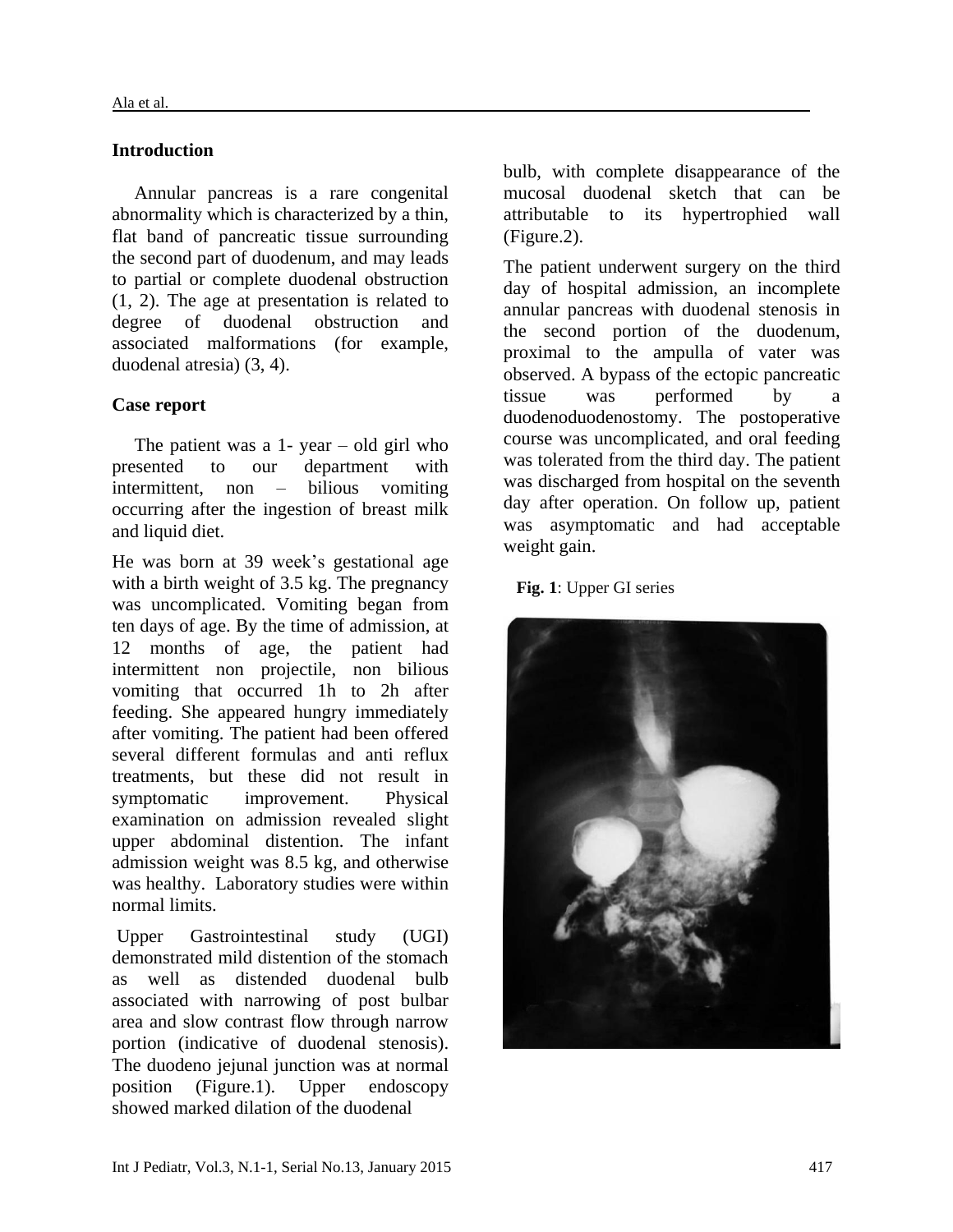**Fig. 2**: Duodenal bulb in upper endoscopy



## **Discussion**

Symptomatic AP may present at any age. Approximately one – third of the cases present during the neonatal period and half during the first year of life (3,4). It is estimated that approximately two – thirds of patients remain asymptomatic. The age of presentation is related to the severity of duodenal obstruction and coexistent malformations (5). The ventral portion of the pancreas, during migration in the second month of gestation can become misaligned and encircle the second portion of the duodenal, and then fuse with the dorsal aspect of the pancreas (6). Such a ring of pancreas almost invariably is accompanied by, some degree of constriction in the duodenum. If the constriction is minimal, there is little or no intestinal obstruction. A more insidious form of chronic, partial duodenal obstruction similar to our case may also occur. At laparotomy, in our case, an incomplete annular pancreas with stenosis at the second portion of the duodenum, proximal to the ampulla of vater was detected. Annular pancreas may occur isolated or together with other congenital malformations. The most common associated malformations are usually related to gastrointestinal system, including duodenal abnormalities (such as web, stenosis and atresia), intestinal malrotation, imperforated anus, tracheoesophageal fistula and Hirschsprung΄s disease (7, 8). Any associated anomaly was not found in this presented case. Clinical manifestations of AP in more than of two – thirds of children are in the neonatal period typically with features of intestinal obstruction including bilious vomiting, feeding intolerance, and abdominal distention (9).

After the neonatal period, symptoms differ, include recurrent vomiting and chronic gastric distention (10). Recurrent attack of non bilious vomiting and intolerance of solid foods since neonatal period were the most significant symptoms in our case. A plain abdominal X-ray or ultrasound in symptomatic neonates will show the classic double bubble sign, but this finding is not specific for AP (11-14). However, because all patients in this age group with complete or partial duodenal obstruction require surgery, no further testing is usually required. Although in older children, surgery remains the gold standard method of diagnosis, the diagnosis is usually made with an upper GI series or an abdominal CT scan. When the UGI series or abdominal CT scan shows descending duodenal narrowing, AP should be considered in differential diagnosis (15, 16). In children, duodenojejunostomy is the preferred surgical modality, whereas adults more often required endoscopic pancreatobiliary procedures, cholecystectomy, and other pancreatobiliary surgery (17, 18).

Pancreatic annulus often contains a duct that is sometimes adherent tightly to the duodenal wall and also, frequent associated duodenal malformation explains the abandonment of pancreatic ring resection as a method of surgery (19-21).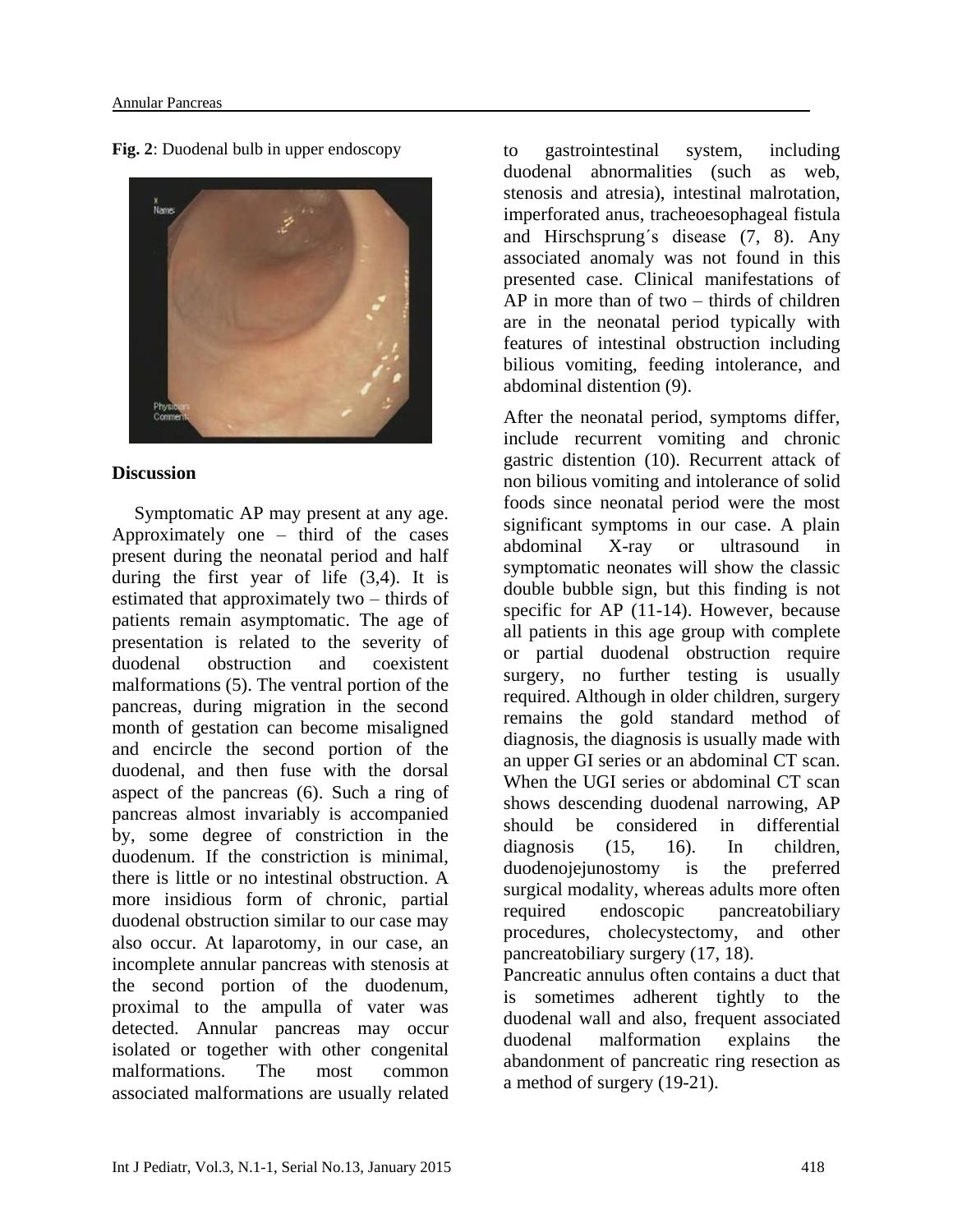#### **Conclusion**

We reported this case to show that incomplete duodenal obstruction due to annular pancreas have a more insidious presentation , making diagnosis and early intervention more challenging , as it can be easily mistaken with the much more common conditions such as infantile pyloric stenosis and gastro esophageal reflux .

#### **Conflict of interests**: None

### **References**

- 1. [Madura JA,](http://www.ncbi.nlm.nih.gov/pubmed?term=Madura%20JA%5BAuthor%5D&cauthor=true&cauthor_uid=3994178) [Fiore AC,](http://www.ncbi.nlm.nih.gov/pubmed?term=Fiore%20AC%5BAuthor%5D&cauthor=true&cauthor_uid=3994178) [O'Connor](http://www.ncbi.nlm.nih.gov/pubmed?term=O%27Connor%20KW%5BAuthor%5D&cauthor=true&cauthor_uid=3994178)  [KW,](http://www.ncbi.nlm.nih.gov/pubmed?term=O%27Connor%20KW%5BAuthor%5D&cauthor=true&cauthor_uid=3994178) [Lehman GA,](http://www.ncbi.nlm.nih.gov/pubmed?term=Lehman%20GA%5BAuthor%5D&cauthor=true&cauthor_uid=3994178) [McCammon RL.](http://www.ncbi.nlm.nih.gov/pubmed?term=McCammon%20RL%5BAuthor%5D&cauthor=true&cauthor_uid=3994178) Pancreas divisum. Detection and management. Am Surg 1985:51(6):353-7.
- 2. Semrin MG, Russo MA. Anatomy, histology, embryology, and developmental anomalies of the stomach and duodenum. In: Feldman M, Friedman LS, Brandt LJ, eds. Sleisenger & Fordtran's Gastrointestinal and Liver Disease. 9th ed. Philadelphia, Pa: Saunders Elsevier; 2010: chap 45.
- 3. [Bailey PV,](http://www.ncbi.nlm.nih.gov/pubmed?term=Bailey%20PV%5BAuthor%5D&cauthor=true&cauthor_uid=8429481) [Tracy TF Jr,](http://www.ncbi.nlm.nih.gov/pubmed?term=Tracy%20TF%20Jr%5BAuthor%5D&cauthor=true&cauthor_uid=8429481) [Connors](http://www.ncbi.nlm.nih.gov/pubmed?term=Connors%20RH%5BAuthor%5D&cauthor=true&cauthor_uid=8429481)  [RH,](http://www.ncbi.nlm.nih.gov/pubmed?term=Connors%20RH%5BAuthor%5D&cauthor=true&cauthor_uid=8429481) [Mooney DP,](http://www.ncbi.nlm.nih.gov/pubmed?term=Mooney%20DP%5BAuthor%5D&cauthor=true&cauthor_uid=8429481) [Lewis JE,](http://www.ncbi.nlm.nih.gov/pubmed?term=Lewis%20JE%5BAuthor%5D&cauthor=true&cauthor_uid=8429481) [Weber TR.](http://www.ncbi.nlm.nih.gov/pubmed?term=Weber%20TR%5BAuthor%5D&cauthor=true&cauthor_uid=8429481) Congenital duodenal obstruction: A 32-year review. [J Pediatr Surg](http://www.ncbi.nlm.nih.gov/pubmed/?term=Congenital+duodenal+obstruction%3A+A+32-year+review.J+Pediatr+Surg+1992) 1993; 28(1):92-5.
- 4. Akhtar J, Guiney EJ. Congenital duodenal obstruction. Br J Surg 1992; 79(2):133-5.
- 5. [Cunha JE,](http://www.ncbi.nlm.nih.gov/pubmed?term=Cunha%20JE%5BAuthor%5D&cauthor=true&cauthor_uid=15775702) [de Lima MS,](http://www.ncbi.nlm.nih.gov/pubmed?term=de%20Lima%20MS%5BAuthor%5D&cauthor=true&cauthor_uid=15775702) [Jukemura J,](http://www.ncbi.nlm.nih.gov/pubmed?term=Jukemura%20J%5BAuthor%5D&cauthor=true&cauthor_uid=15775702) [Penteado](http://www.ncbi.nlm.nih.gov/pubmed?term=Penteado%20S%5BAuthor%5D&cauthor=true&cauthor_uid=15775702)  [S,](http://www.ncbi.nlm.nih.gov/pubmed?term=Penteado%20S%5BAuthor%5D&cauthor=true&cauthor_uid=15775702) [Jureidini R,](http://www.ncbi.nlm.nih.gov/pubmed?term=Jureidini%20R%5BAuthor%5D&cauthor=true&cauthor_uid=15775702) [Patzina RA,](http://www.ncbi.nlm.nih.gov/pubmed?term=Patzina%20RA%5BAuthor%5D&cauthor=true&cauthor_uid=15775702) [et](http://www.ncbi.nlm.nih.gov/pubmed?term=Siqueira%20SA%5BAuthor%5D&cauthor=true&cauthor_uid=15775702) a[l. Unusual](../AppData/Local/Microsoft/Windows/Temporary%20Internet%20Files/island/Desktop/uptodate%2019.2/contents/f24/22/25300.htm)  [clinical presentation of annular pancreas in](../AppData/Local/Microsoft/Windows/Temporary%20Internet%20Files/island/Desktop/uptodate%2019.2/contents/f24/22/25300.htm)  the adult. Pancreatology 2005;  $5(1)$ : 81-5.
- 6. Larsson LI. [Innervation of the pancreas by](http://www.expertconsultbook.com/expertconsult/ob/linkTo?type=journalArticle&isbn=978-1-4377-0774-8&title=Innervation+of+the+pancreas+by+substance+P%2C+enkephalin%2C+vasoactive+intestinal+polypeptide+and+gastrin%2FCCK+immunoractive+nerves&author=Larsson%C2%A0L.I.&date=1979&volume=27&issue=&firstPage=1283&shortTitle=J%20Histochem%20Cytochem)  [substance P, enkephalin, vasoactive intestinal](http://www.expertconsultbook.com/expertconsult/ob/linkTo?type=journalArticle&isbn=978-1-4377-0774-8&title=Innervation+of+the+pancreas+by+substance+P%2C+enkephalin%2C+vasoactive+intestinal+polypeptide+and+gastrin%2FCCK+immunoractive+nerves&author=Larsson%C2%A0L.I.&date=1979&volume=27&issue=&firstPage=1283&shortTitle=J%20Histochem%20Cytochem)  [polypeptide and gastrin/CCK immunoractive](http://www.expertconsultbook.com/expertconsult/ob/linkTo?type=journalArticle&isbn=978-1-4377-0774-8&title=Innervation+of+the+pancreas+by+substance+P%2C+enkephalin%2C+vasoactive+intestinal+polypeptide+and+gastrin%2FCCK+immunoractive+nerves&author=Larsson%C2%A0L.I.&date=1979&volume=27&issue=&firstPage=1283&shortTitle=J%20Histochem%20Cytochem)  [nerves.](http://www.expertconsultbook.com/expertconsult/ob/linkTo?type=journalArticle&isbn=978-1-4377-0774-8&title=Innervation+of+the+pancreas+by+substance+P%2C+enkephalin%2C+vasoactive+intestinal+polypeptide+and+gastrin%2FCCK+immunoractive+nerves&author=Larsson%C2%A0L.I.&date=1979&volume=27&issue=&firstPage=1283&shortTitle=J%20Histochem%20Cytochem) J Histochem Cytochem 1979; 27(9):1283-4.
- 7. Jaworek J, Konturek SJ, Szlachcic A. [The role](http://www.expertconsultbook.com/expertconsult/ob/linkTo?type=journalArticle&isbn=978-1-4377-0774-8&title=The+role+of+CGRP+and+afferent+nerves+in+the+modulation+of+pancreatic+enzyme+secretion+in+the+rat&author=Jaworek%C2%A0J.+Konturek%C2%A0S.J.+Szlachcic%C2%A0A.&date=1997&volume=22&issue=&firstPage=137&shortTitle=Int%20J%20Pancreatol)  [of CGRP and afferent nerves in the](http://www.expertconsultbook.com/expertconsult/ob/linkTo?type=journalArticle&isbn=978-1-4377-0774-8&title=The+role+of+CGRP+and+afferent+nerves+in+the+modulation+of+pancreatic+enzyme+secretion+in+the+rat&author=Jaworek%C2%A0J.+Konturek%C2%A0S.J.+Szlachcic%C2%A0A.&date=1997&volume=22&issue=&firstPage=137&shortTitle=Int%20J%20Pancreatol)  [modulation of pancreatic enzyme secretion in](http://www.expertconsultbook.com/expertconsult/ob/linkTo?type=journalArticle&isbn=978-1-4377-0774-8&title=The+role+of+CGRP+and+afferent+nerves+in+the+modulation+of+pancreatic+enzyme+secretion+in+the+rat&author=Jaworek%C2%A0J.+Konturek%C2%A0S.J.+Szlachcic%C2%A0A.&date=1997&volume=22&issue=&firstPage=137&shortTitle=Int%20J%20Pancreatol)  [the rat.](http://www.expertconsultbook.com/expertconsult/ob/linkTo?type=journalArticle&isbn=978-1-4377-0774-8&title=The+role+of+CGRP+and+afferent+nerves+in+the+modulation+of+pancreatic+enzyme+secretion+in+the+rat&author=Jaworek%C2%A0J.+Konturek%C2%A0S.J.+Szlachcic%C2%A0A.&date=1997&volume=22&issue=&firstPage=137&shortTitle=Int%20J%20Pancreatol) Int J Pancreatol 1997; 22:137-46.
- 8. Atlas AB, Rosh JR. Cystic fibrosis and congenital anomalies of the exocrine pancreas. In: Wyllie R, Hyams JS, eds, Pediatric gastrointestinal and liver diseases. 4 ed. Philadelphia, Pa: Saunders Elsevier; 2011: 902.
- 9. [Kiernan PD, ReMine SG, Kiernan PC,](../AppData/Local/Microsoft/Windows/Temporary%20Internet%20Files/island/Desktop/uptodate%2019.2/contents/f24/22/25300.htm)  [ReMine WH. Annular pancreas: May Clinic](../AppData/Local/Microsoft/Windows/Temporary%20Internet%20Files/island/Desktop/uptodate%2019.2/contents/f24/22/25300.htm)  [experience from 1957 to 1976 with review of](../AppData/Local/Microsoft/Windows/Temporary%20Internet%20Files/island/Desktop/uptodate%2019.2/contents/f24/22/25300.htm)  [the literature. Arch Surg 1980; 115\(1\):46-50.](../AppData/Local/Microsoft/Windows/Temporary%20Internet%20Files/island/Desktop/uptodate%2019.2/contents/f24/22/25300.htm)
- 10. Lehman GA, O'Connor KW. Coexistence of annular pancreas and pancreas divisum – ERCP diagnosis. Gastrointest Endosc 1985; 31(1):25-8.
- 11. [Poki HO, Holland AJ, Pitkin J. Double](../AppData/Local/Microsoft/Windows/Temporary%20Internet%20Files/island/Desktop/uptodate%2019.2/contents/f24/22/25300.htm)  [bubble, double trouble. Pediatr Surg Int](../AppData/Local/Microsoft/Windows/Temporary%20Internet%20Files/island/Desktop/uptodate%2019.2/contents/f24/22/25300.htm)  [2005; 21\(6\):428-31.](../AppData/Local/Microsoft/Windows/Temporary%20Internet%20Files/island/Desktop/uptodate%2019.2/contents/f24/22/25300.htm)
- 12. [Imamoglu M, Cay A, Sarihan H, Sen Y.](../AppData/Local/Microsoft/Windows/Temporary%20Internet%20Files/island/Desktop/uptodate%2019.2/contents/f24/22/25300.htm)  [Rare clinical presentation mode of intestinal](../AppData/Local/Microsoft/Windows/Temporary%20Internet%20Files/island/Desktop/uptodate%2019.2/contents/f24/22/25300.htm)  [malrotation after neonatal period:](../AppData/Local/Microsoft/Windows/Temporary%20Internet%20Files/island/Desktop/uptodate%2019.2/contents/f24/22/25300.htm)  [Malabsorption-like symptoms due to chronic](../AppData/Local/Microsoft/Windows/Temporary%20Internet%20Files/island/Desktop/uptodate%2019.2/contents/f24/22/25300.htm)  [midgut volvulus. Pediatr Int 2004; 46\(2\):167-](../AppData/Local/Microsoft/Windows/Temporary%20Internet%20Files/island/Desktop/uptodate%2019.2/contents/f24/22/25300.htm) [70.](../AppData/Local/Microsoft/Windows/Temporary%20Internet%20Files/island/Desktop/uptodate%2019.2/contents/f24/22/25300.htm)
- 13. [Yoshizato T, Satoh S, Taguchi T, Suita](../AppData/Local/Microsoft/Windows/Temporary%20Internet%20Files/island/Desktop/uptodate%2019.2/contents/f24/22/25300.htm)  [S,](../AppData/Local/Microsoft/Windows/Temporary%20Internet%20Files/island/Desktop/uptodate%2019.2/contents/f24/22/25300.htm) [Nakano H.](../AppData/Local/Microsoft/Windows/Temporary%20Internet%20Files/island/Desktop/uptodate%2019.2/contents/f24/22/25300.htm) Intermittent 'double bubble' [sign in a case of congenital pyloric atresia.](../AppData/Local/Microsoft/Windows/Temporary%20Internet%20Files/island/Desktop/uptodate%2019.2/contents/f24/22/25300.htm)  [Fetal Diagn Ther 2002; 17\(6\):334-8.](../AppData/Local/Microsoft/Windows/Temporary%20Internet%20Files/island/Desktop/uptodate%2019.2/contents/f24/22/25300.htm)
- 14. [Malone FD, Crombleholme TM, Nores JA,](../AppData/Local/Microsoft/Windows/Temporary%20Internet%20Files/island/Desktop/uptodate%2019.2/contents/f24/22/25300.htm)  [Athanassiou A,](../AppData/Local/Microsoft/Windows/Temporary%20Internet%20Files/island/Desktop/uptodate%2019.2/contents/f24/22/25300.htm) [D'Alton ME.](../AppData/Local/Microsoft/Windows/Temporary%20Internet%20Files/island/Desktop/uptodate%2019.2/contents/f24/22/25300.htm) Pitfalls of the ['double bubble' sign: a case of congenital](../AppData/Local/Microsoft/Windows/Temporary%20Internet%20Files/island/Desktop/uptodate%2019.2/contents/f24/22/25300.htm)  [duodenal duplication. Fetal Diagn Ther 1997;](../AppData/Local/Microsoft/Windows/Temporary%20Internet%20Files/island/Desktop/uptodate%2019.2/contents/f24/22/25300.htm)  [12\(5\):298-300.](../AppData/Local/Microsoft/Windows/Temporary%20Internet%20Files/island/Desktop/uptodate%2019.2/contents/f24/22/25300.htm)
- 15. [Urayama S,](http://www.ncbi.nlm.nih.gov/pubmed?term=Urayama%20S%5BAuthor%5D&cauthor=true&cauthor_uid=7771437) [Kozarek R,](http://www.ncbi.nlm.nih.gov/pubmed?term=Kozarek%20R%5BAuthor%5D&cauthor=true&cauthor_uid=7771437) [Ball T,](http://www.ncbi.nlm.nih.gov/pubmed?term=Ball%20T%5BAuthor%5D&cauthor=true&cauthor_uid=7771437) [Brandabur](http://www.ncbi.nlm.nih.gov/pubmed?term=Brandabur%20J%5BAuthor%5D&cauthor=true&cauthor_uid=7771437)  [J,](http://www.ncbi.nlm.nih.gov/pubmed?term=Brandabur%20J%5BAuthor%5D&cauthor=true&cauthor_uid=7771437) [Traverso L,](http://www.ncbi.nlm.nih.gov/pubmed?term=Traverso%20L%5BAuthor%5D&cauthor=true&cauthor_uid=7771437) [Ryan J,](http://www.ncbi.nlm.nih.gov/pubmed?term=Ryan%20J%5BAuthor%5D&cauthor=true&cauthor_uid=7771437) [et](http://www.ncbi.nlm.nih.gov/pubmed?term=Wechter%20D%5BAuthor%5D&cauthor=true&cauthor_uid=7771437) al. [Presentation and](../AppData/Local/Microsoft/Windows/Temporary%20Internet%20Files/island/Desktop/uptodate%2019.2/contents/f24/22/25300.htm)  [treatment of annular pancreas in an adult](../AppData/Local/Microsoft/Windows/Temporary%20Internet%20Files/island/Desktop/uptodate%2019.2/contents/f24/22/25300.htm)  [population. Am J Gastroenterol 1995; 90\(6\):](../AppData/Local/Microsoft/Windows/Temporary%20Internet%20Files/island/Desktop/uptodate%2019.2/contents/f24/22/25300.htm) [995-9.](../AppData/Local/Microsoft/Windows/Temporary%20Internet%20Files/island/Desktop/uptodate%2019.2/contents/f24/22/25300.htm)
- 16. [Maker V, Gerzenshtein J, Lerner T. Annular](../AppData/Local/Microsoft/Windows/Temporary%20Internet%20Files/island/Desktop/uptodate%2019.2/contents/f24/22/25300.htm)  [pancreas in the adult: two case reports and](../AppData/Local/Microsoft/Windows/Temporary%20Internet%20Files/island/Desktop/uptodate%2019.2/contents/f24/22/25300.htm)  [review of more than a century of literature.](../AppData/Local/Microsoft/Windows/Temporary%20Internet%20Files/island/Desktop/uptodate%2019.2/contents/f24/22/25300.htm)  [Am Surg 2003; 69\(5\):404-10.](../AppData/Local/Microsoft/Windows/Temporary%20Internet%20Files/island/Desktop/uptodate%2019.2/contents/f24/22/25300.htm)
- 17. Zyromski NJ, Sandoval JA, Pitt HA, Ladd AP, Fogel EL, Mattar WE, et al. Annular pancreas: dramatic differences between children and adults. J Am Coll Surg 2008; 206(5):1019–25.